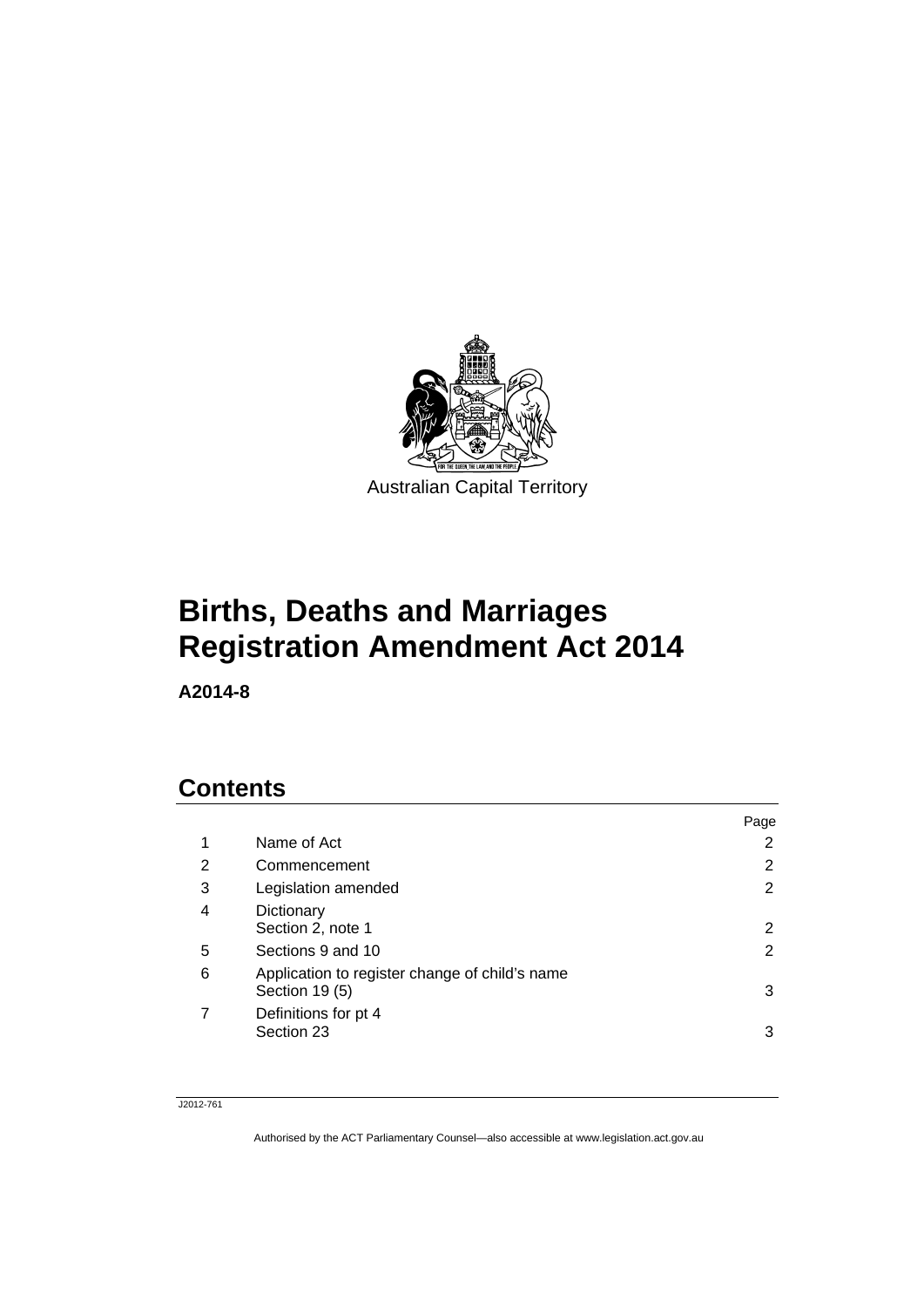| Contents |
|----------|
|----------|

| ×<br>× | ۰. |
|--------|----|

| 8                 |                    | Application to alter register to record change of sex                  |   |
|-------------------|--------------------|------------------------------------------------------------------------|---|
|                   |                    | Section 24 (1) (c), except notes                                       | 3 |
| 9                 | Section 24 (2)     |                                                                        | 3 |
| 10                | Section 25         |                                                                        | 4 |
| 11                |                    | Sections 27 and 28                                                     | 5 |
| 12                | Section 29         |                                                                        | 5 |
| 13                | Section 65         |                                                                        | 6 |
| 14                | Dictionary, note 2 |                                                                        | 6 |
| 15                |                    | Dictionary, new definition of parental responsibility                  | 6 |
| 16                | person             | Dictionary, definitions of sexual reassignment surgery and transsexual | 7 |
| <b>Schedule 1</b> |                    | <b>Other amendments</b>                                                | 8 |
| <b>Part 1.1</b>   |                    | <b>Births, Deaths and Marriages Registration Regulation</b><br>1998    | 8 |
| <b>Part 1.2</b>   |                    | <b>Legislation Act 2001</b>                                            | 9 |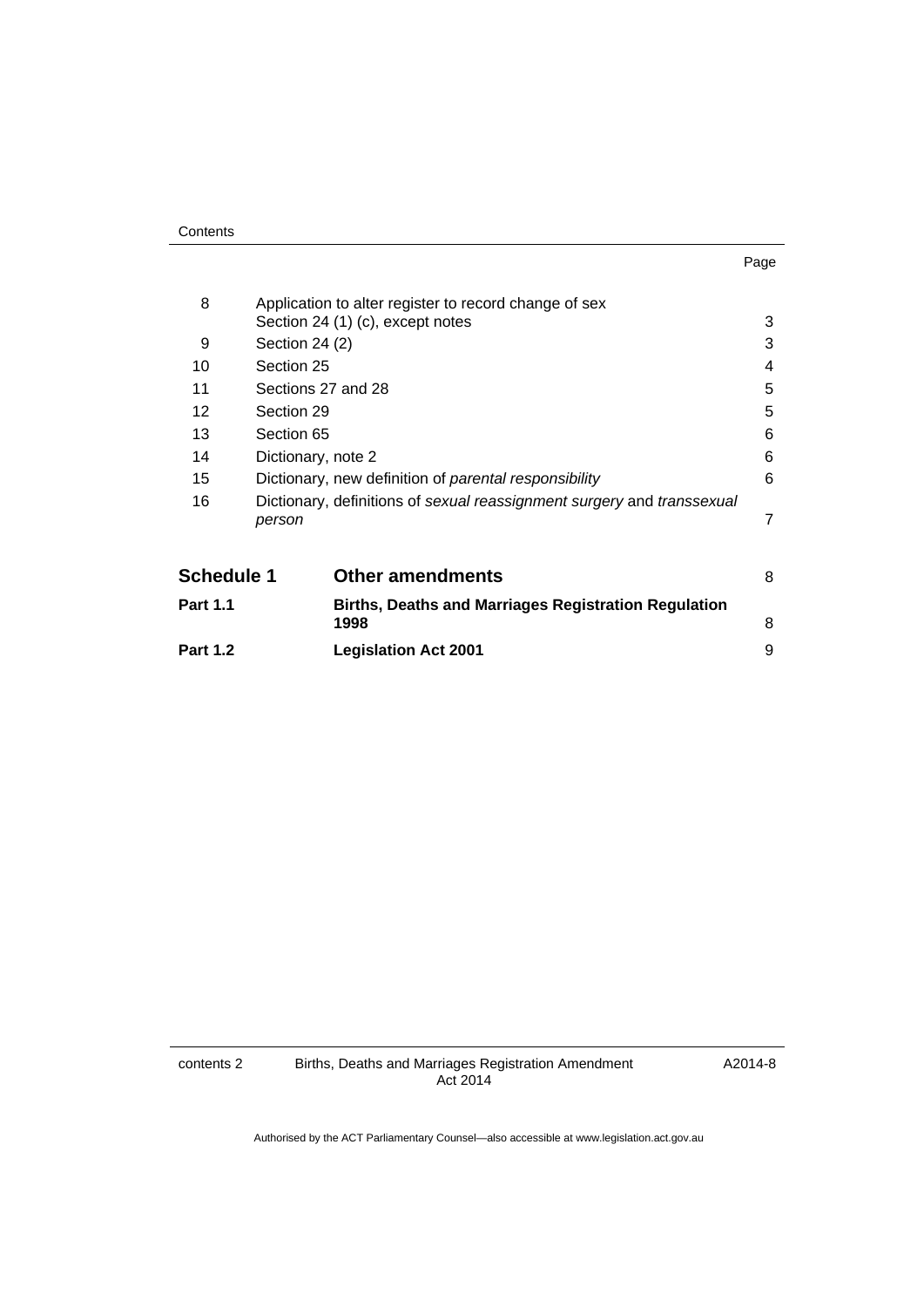

**Births, Deaths and Marriages Registration Amendment Act 2014** 

**A2014-8** 

l

An Act to amend the *[Births, Deaths and Marriages Registration Act 1997](http://www.legislation.act.gov.au/a/1997-112)*, and for other purposes

The Legislative Assembly for the Australian Capital Territory enacts as follows:

J2012-761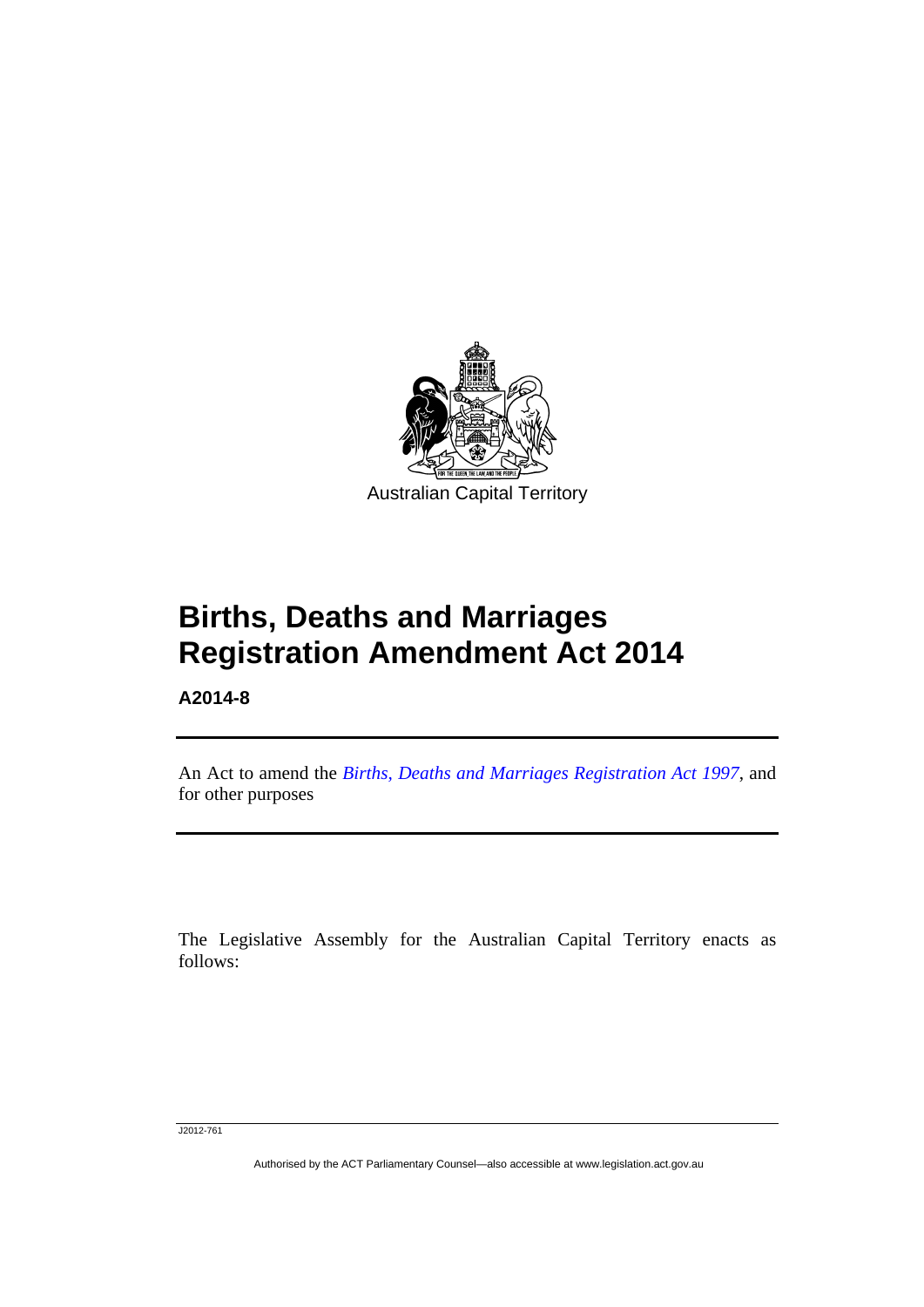#### <span id="page-3-0"></span>**1 Name of Act**

This Act is the *Births, Deaths and Marriages Registration Amendment Act 2014*.

#### <span id="page-3-1"></span>**2 Commencement**

This Act commences on the 30th day after its notification day.

*Note* The naming and commencement provisions automatically commence on the notification day (see [Legislation Act,](http://www.legislation.act.gov.au/a/2001-14) s 75 (1)).

#### <span id="page-3-2"></span>**3 Legislation amended**

This Act amends the *[Births, Deaths and Marriages Registration](http://www.legislation.act.gov.au/a/1997-112)  [Act 1997](http://www.legislation.act.gov.au/a/1997-112)*.

*Note* This Act also amends other legislation (see sch 1).

#### <span id="page-3-3"></span>**4 Dictionary Section 2, note 1**

*substitute* 

*Note 1* The dictionary at the end of this Act defines certain terms used in this Act, and includes references (*signpost definitions*) to other terms defined elsewhere in this Act.

> For example, the signpost definition '*reviewable decision*, for part 8 (Notification and review of decisions)—see section 53.' means that the term 'reviewable decision' is defined in that section for part 8.

#### <span id="page-3-4"></span>**5 Sections 9 and 10**

*omit* 

60 days

*substitute* 

6 months

page 2 Births, Deaths and Marriages Registration Amendment Act 2014

A2014-8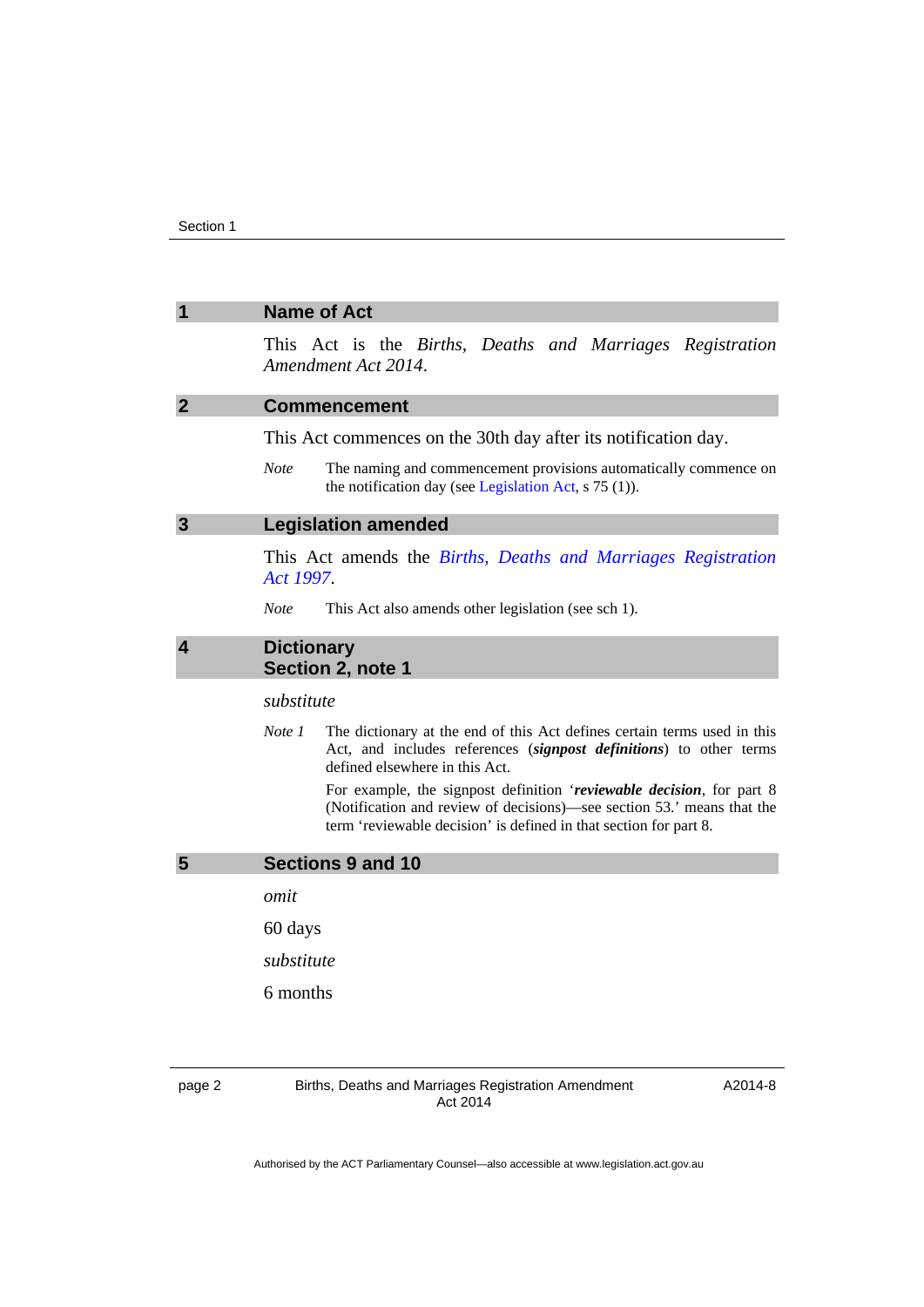#### <span id="page-4-0"></span>**6 Application to register change of child's name Section 19 (5)**

*omit* 

the child's guardian

*substitute* 

a person with parental responsibility for the child

#### <span id="page-4-1"></span>**7 Definitions for pt 4 Section 23**

*omit* 

#### <span id="page-4-2"></span>**8 Application to alter register to record change of sex Section 24 (1) (c), except notes**

*substitute* 

- (c) the person believes their sex to be the sex nominated in the application (the *altered sex*), and—
	- (i) has received appropriate clinical treatment for alteration of the person's sex; or
	- (ii) is an intersex person.

### <span id="page-4-3"></span>**9 Section 24 (2)**

#### *substitute*

- (2) The parents of, or a person with parental responsibility for, the child may apply to the registrar-general for alteration of the record of the child's sex in the registration of the child's birth if—
	- (a) the child's birth is registered in the ACT; and

page 3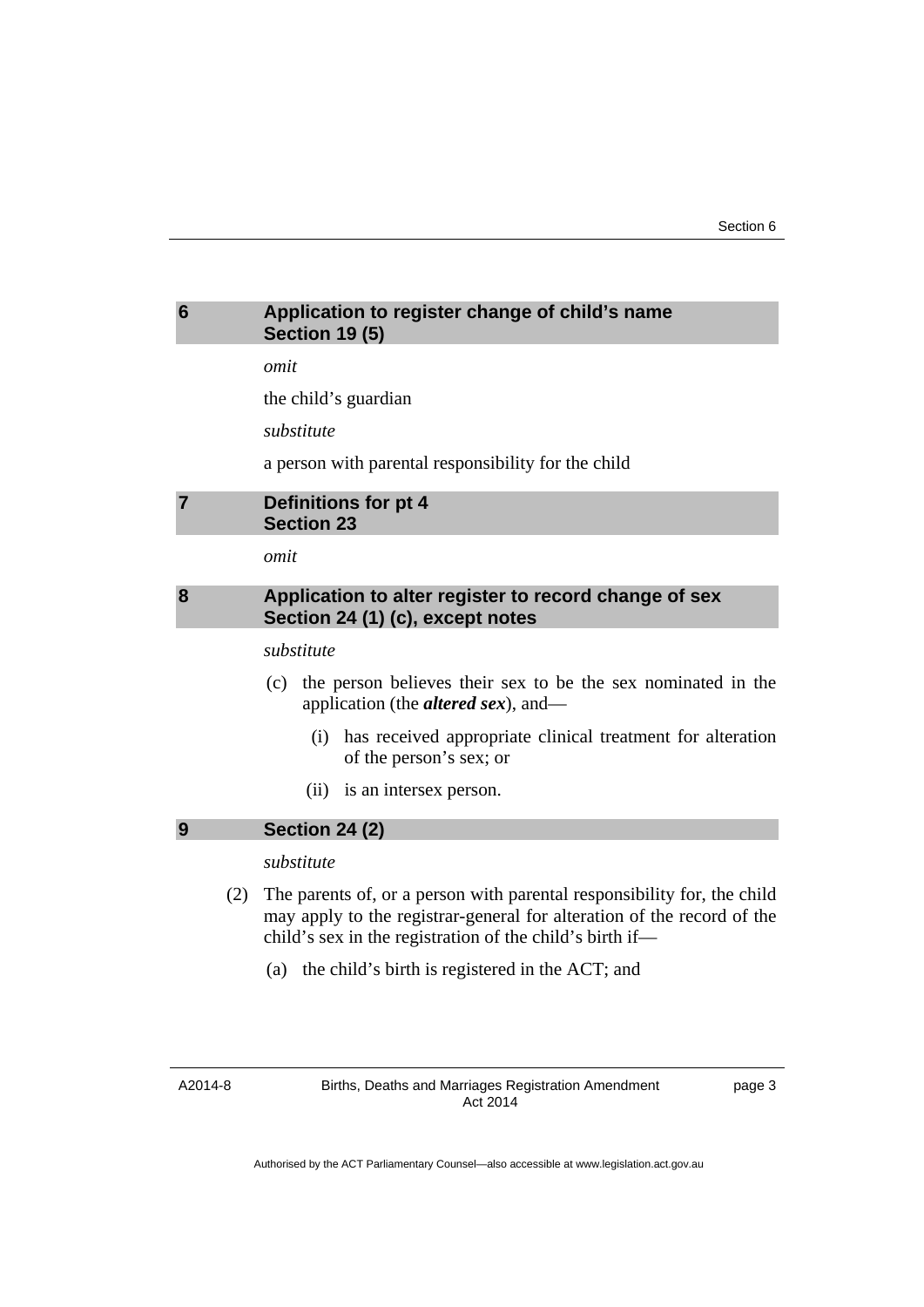- (b) the parents, or person with parental responsibility, believe on reasonable grounds that alteration of the record of the child's sex is in the best interests of the child; and
- (c) the child—
	- (i) has received appropriate clinical treatment for alteration of the child's sex; or
	- (ii) is an intersex person.

#### <span id="page-5-0"></span>**10 Section 25**

*substitute* 

#### **25 Evidence in support of application**

- (1) An application under section 24 for alteration of the record of the sex of a person who is at least 18 years old must be accompanied  $by-$ 
	- (a) a statutory declaration by a doctor, or a psychologist, certifying that the person—
		- (i) has received appropriate clinical treatment for alteration of the person's sex; or
		- (ii) is an intersex person; and
	- (b) documents confirming that the person was born in the Territory or has had their birth registered in the Territory; and
	- (c) any other documents and information that are prescribed.
- (2) An application under section 24 for alteration of the record of the sex of a child must be accompanied by—
	- (a) a statement signed by the parents of, or a person with parental responsibility for, the child stating that alteration of the record of the child's sex is in the best interests of the child; and

A2014-8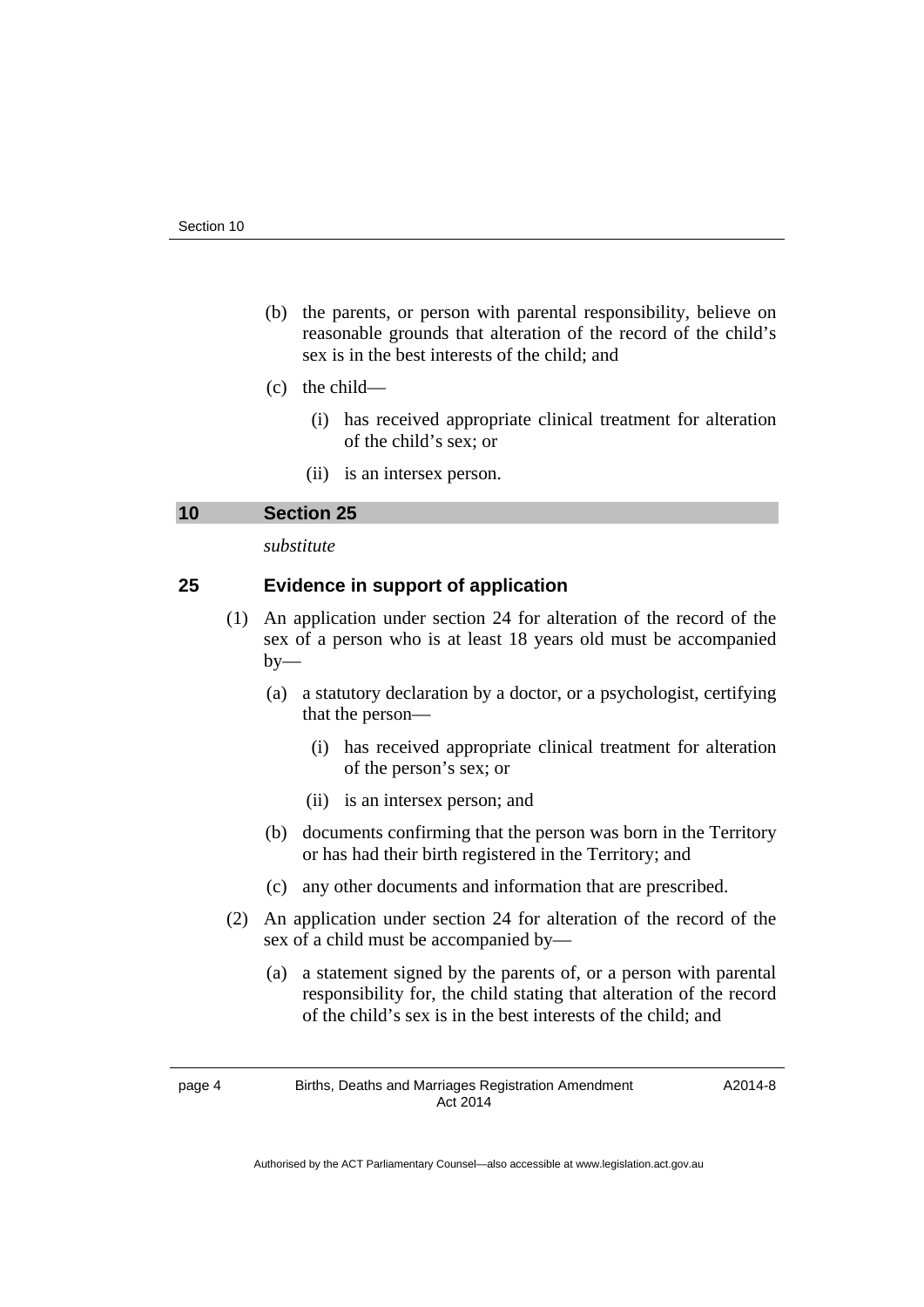- (b) a statutory declaration by a doctor, or a psychologist, certifying that the child—
	- (i) has received appropriate clinical treatment for alteration of the child's sex; or
	- (ii) is an intersex person; and
- (c) documents confirming that the child was born in the Territory or has had their birth registered in the Territory; and
- (d) any other documents and information that are prescribed.
- (3) In this section:

otherwise.

*psychologist* means a person registered under the *[Health](http://www.legislation.act.gov.au/a/db_39269/default.asp)  [Practitioner Regulation National Law \(ACT\)](http://www.legislation.act.gov.au/a/db_39269/default.asp)* to practise in the psychology profession (other than as a student).

<span id="page-6-1"></span><span id="page-6-0"></span>

| 11 | Sections 27 and 28                                                                                                                                                                                                        |
|----|---------------------------------------------------------------------------------------------------------------------------------------------------------------------------------------------------------------------------|
|    | omit                                                                                                                                                                                                                      |
|    | transsexual                                                                                                                                                                                                               |
| 12 | <b>Section 29</b>                                                                                                                                                                                                         |
|    | substitute                                                                                                                                                                                                                |
| 29 | Entitlement not affected by change of sex                                                                                                                                                                                 |
|    | A person who has an entitlement under a will, trust or territory law<br>does not lose the entitlement only because the person's sex has been<br>altered on the register, unless the will, trust or territory law provides |

#### A2014-8

page 5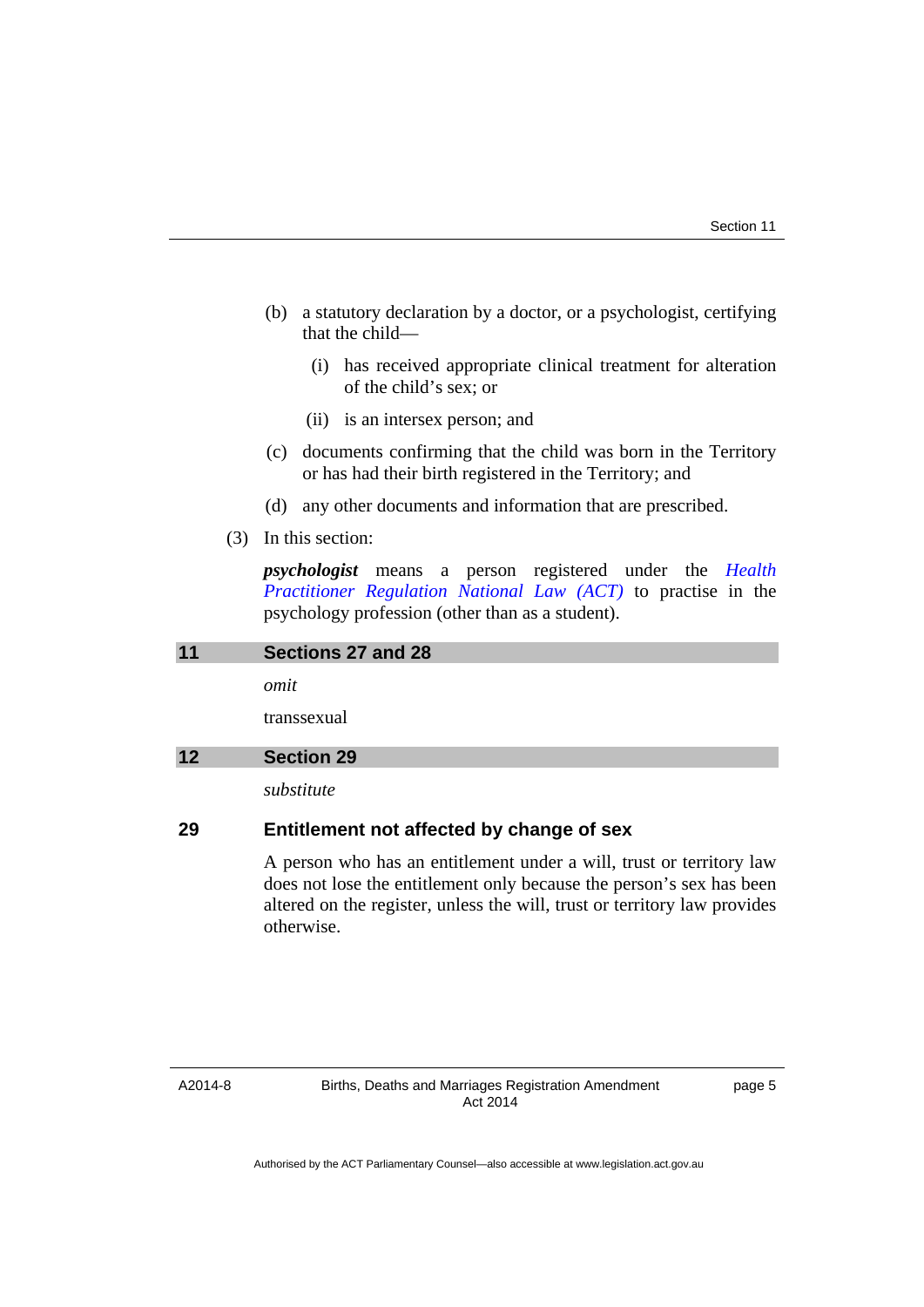#### <span id="page-7-0"></span>**13 Section 65**

*substitute* 

#### **65 Certificate evidence**

- (1) A certificate or other instrument that purports to state information obtained by the registrar-general under this Act or the repealed Act is evidence of the matters stated in it if it purports—
	- (a) to be signed and sealed by the registrar-general; or
	- (b) to have attached to it, or be otherwise authenticated by, a facsimile of the registrar-general's signature and seal produced by a stamp, machine imprint or any other method authorised by regulation.
- (2) An interstate recognition certificate is, for the purposes of any territory law, evidence that the person mentioned in it is of the sex stated in the certificate.
- (3) In this section:

*interstate recognition certificate* means a certificate issued under a corresponding law.

<span id="page-7-2"></span><span id="page-7-1"></span>

| 14 | Dictionary, note 2                                                                                                      |
|----|-------------------------------------------------------------------------------------------------------------------------|
|    | insert                                                                                                                  |
|    | intersex person<br>$\bullet$                                                                                            |
| 15 | Dictionary, new definition of parental responsibility                                                                   |
|    | insert                                                                                                                  |
|    | <i>parental responsibility</i> , for a child or young person—see the<br>Children and Young People Act 2008, section 15. |

A2014-8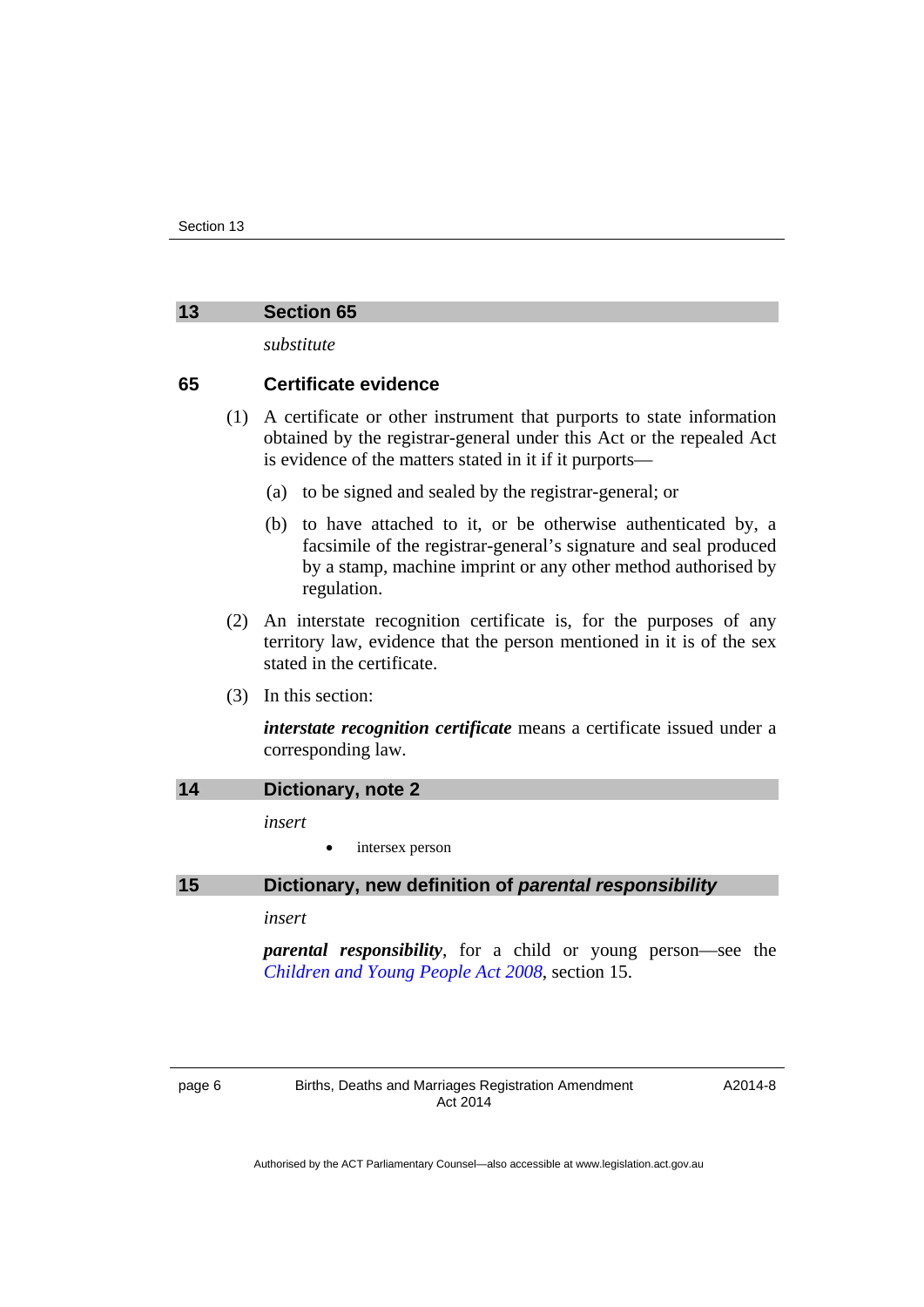Section 16

#### <span id="page-8-0"></span>**16 Dictionary, definitions of** *sexual reassignment surgery*  **and** *transsexual person*

*omit* 

A2014-8

Births, Deaths and Marriages Registration Amendment Act 2014

page 7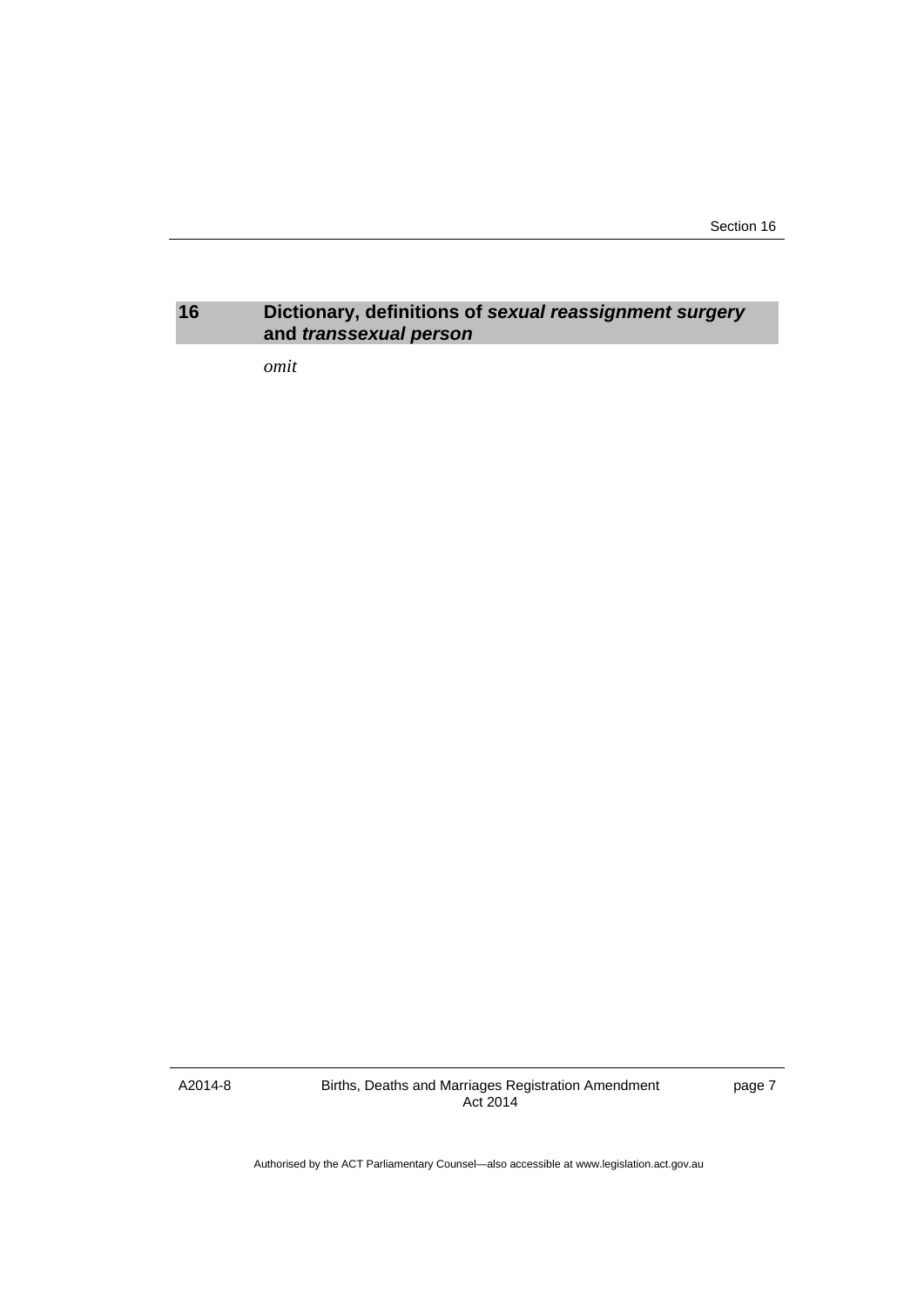### <span id="page-9-0"></span>**Schedule 1 Other amendments**

### <span id="page-9-1"></span>**Part 1.1 Births, Deaths and Marriages Registration Regulation 1998**

| [1.1] | Section 4 (1)                                                                  |
|-------|--------------------------------------------------------------------------------|
|       | omit                                                                           |
|       | section $5(3)$                                                                 |
|       | substitute                                                                     |
|       | section $5(2)(a)$                                                              |
| [1.2] | <b>Section 4 (1) (b)</b>                                                       |
|       | substitute                                                                     |
|       | (b) if the sex of the child is determinable—the sex of the child;              |
| [1.3] | Section 5 (b)                                                                  |
|       | substitute                                                                     |
|       | (b) if the sex of the child is determinable—the sex of the child;              |
| [1.4] | <b>Section 7</b>                                                               |
|       | substitute                                                                     |
| 7     | Issue of birth certificates—Act, s 27 (2) (c)                                  |
|       | The following people are specified:                                            |
|       | a parent of, or person with parental responsibility for, the<br>(a)<br>person; |
|       | an executor or administrator of the estate of the person;<br>(b)               |
|       |                                                                                |
|       |                                                                                |

page 8 Births, Deaths and Marriages Registration Amendment Act 2014

A2014-8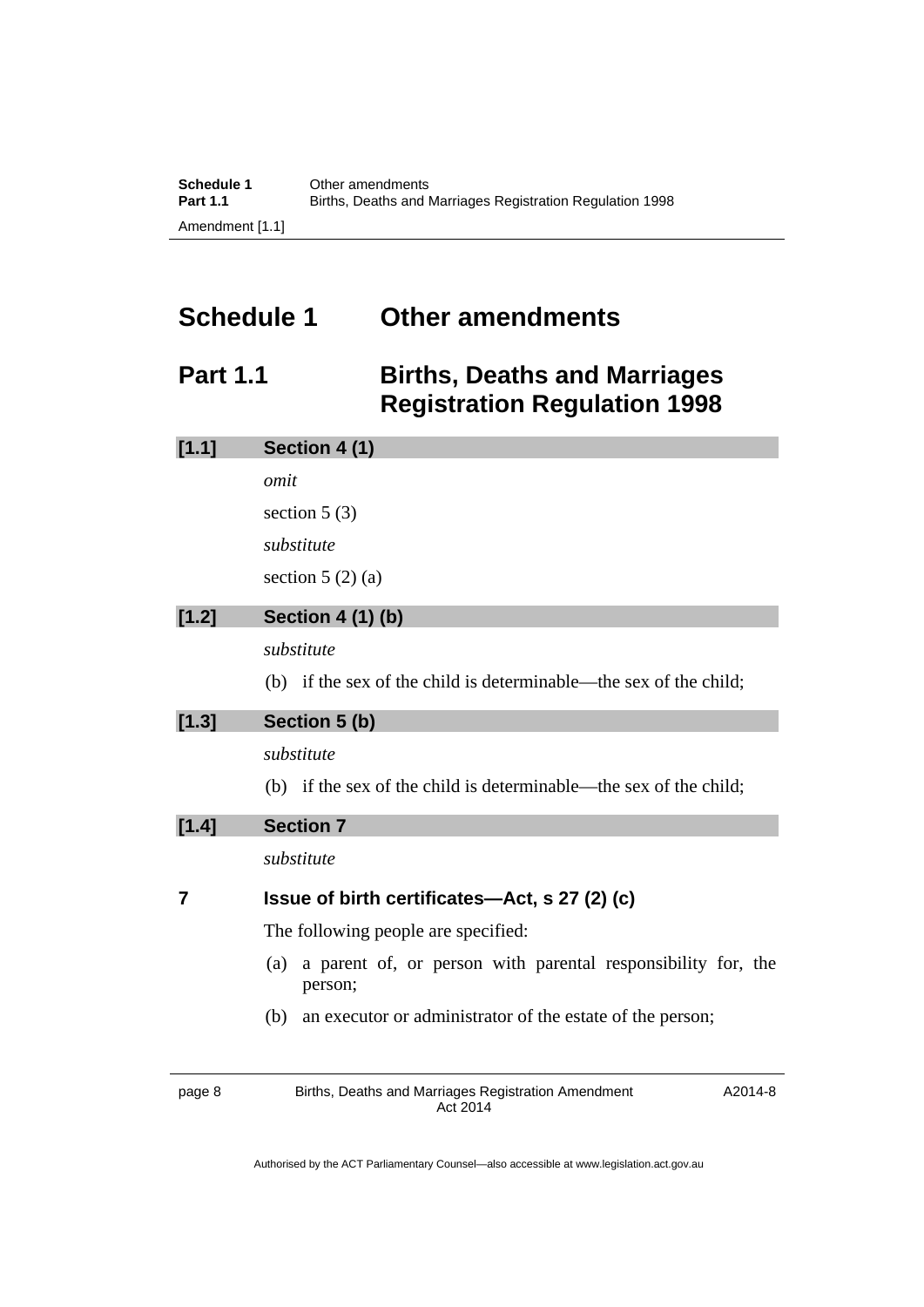- (c) a lawyer authorised by a person mentioned in—
	- (i) paragraph (a) or (b); or
	- (ii) the [Act,](http://www.legislation.act.gov.au/a/1997-112/default.asp) section  $27(2)$  (a) or (b).

| <b>Section 8</b> |
|------------------|
|------------------|

*omit* 

### <span id="page-10-0"></span>**Part 1.2 Legislation Act 2001**

#### **[1.6] Section 169B**

*substitute* 

#### **169B References to** *intersex people*

An *intersex person* is a person who has physical, hormonal or genetic features that are—

- (a) not fully female or fully male; or
- (b) a combination of male or female; or
- (c) not female or male.

A2014-8

page 9